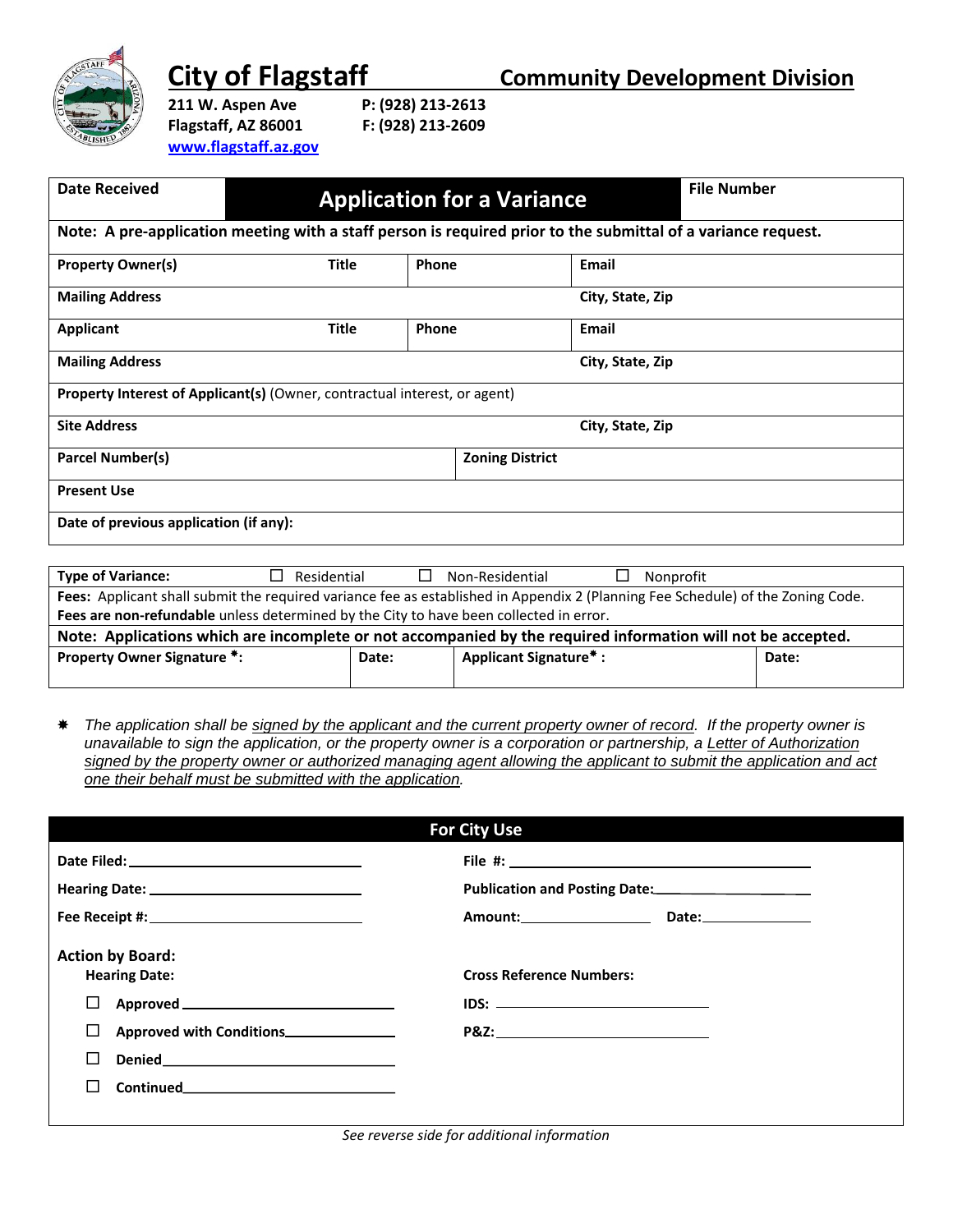### **Notice to Applicants**

Notice to Applicants:

A variance is an adjustment to zoning district requirements where an individual property is uniquely burdened by the strict application of the property's zoning district requirements; and, the owner is prohibited from using the property in a manner that is enjoyed by other property owners of property with the same zoning district regulations. It is the property owner's responsibility to prove that the subject property is affected by special circumstances or unusual conditions that typically do not affect other properties with the same zoning district requirements. The Board of Adjustment ability to approve a variance is limited to the minimum change necessary to overcome the special circumstances applicable to the property. The Board of Adjustment ability to approve variance does not include personal preferences or self-imposed hardships.

A variance to the district's allowed uses is prohibited by the Arizona Revised Statues (A.R.S.) § 9-462.06 and the City of Flagstaff's zoning code. For additional information, please refer to the City's zoning code, Division 10-20.70 (Variances).

#### Pre-Application Meeting:

A pre-application meeting with the Zoning Code Manager is required prior to the submittal of a variance application.

Board of Adjustment – Variance Application Review Process:

1. A flow chart with a general description of the review process, inclusive of applicable review time frames is included as, Attachment 1.

#### Board of Adjustment Hearing:

Hearings of the Board of Adjustment are held at 8:30 a.m. on the first and third Wednesday of the month, as needed, and are open to the public. The hearings are held at Flagstaff City Hall, 211 West Aspen Avenue, Flagstaff, AZ 86001.

|             | <b>Submittal Requirements</b><br><b>Board of Adjustment - Variance</b> |    |                                                                                                                                                                                                                                                                                                                                                                                                                                |  |  |
|-------------|------------------------------------------------------------------------|----|--------------------------------------------------------------------------------------------------------------------------------------------------------------------------------------------------------------------------------------------------------------------------------------------------------------------------------------------------------------------------------------------------------------------------------|--|--|
|             | <b>Part I - General Requirements</b>                                   |    |                                                                                                                                                                                                                                                                                                                                                                                                                                |  |  |
|             | <b>Staff Use</b><br>Only                                               |    | Description of Documents Required for a Complete Application. No application shall be accepted without                                                                                                                                                                                                                                                                                                                         |  |  |
| Req'd       | <b>b</b> 'duS                                                          |    | all items marked below.                                                                                                                                                                                                                                                                                                                                                                                                        |  |  |
| $\boxtimes$ |                                                                        | 1. | Variance Development Application Checklist (this list)                                                                                                                                                                                                                                                                                                                                                                         |  |  |
| $\boxtimes$ | ⊔                                                                      | 2. | Application Fee S<br>(Subject to change each July)                                                                                                                                                                                                                                                                                                                                                                             |  |  |
| $\boxtimes$ |                                                                        | 3. | <b>Completed Application for a Variance</b><br>$8\frac{1}{2}$ " x 11" - 1 copy<br>⊠<br>$\boxtimes$ Electronic Submittal – 1 copy (.pdf format)                                                                                                                                                                                                                                                                                 |  |  |
|             |                                                                        | ₩  | The application shall be signed by the applicant and the current property owner of record. If the property<br>owner is unavailable to sign the application, or the property owner is a corporation or partnership, a Letter<br>of Authorization signed by the property owner or authorized managing agent allowing the applicant to<br>submit the application and act one their behalf must be submitted with the application. |  |  |

| <b>City of Flagstaff Community Development Division</b>                                                     |             |                           |  |
|-------------------------------------------------------------------------------------------------------------|-------------|---------------------------|--|
| 211 W Aspen Avenue, Flagstaff, AZ 86001   Phone: (928) 213-2619   Fax (928) 213-2609   www.flagstaff.az.gov |             |                           |  |
| <b>BofA Application Checklist</b>                                                                           | Page 2 of 6 | Revision Date: 12/10/2018 |  |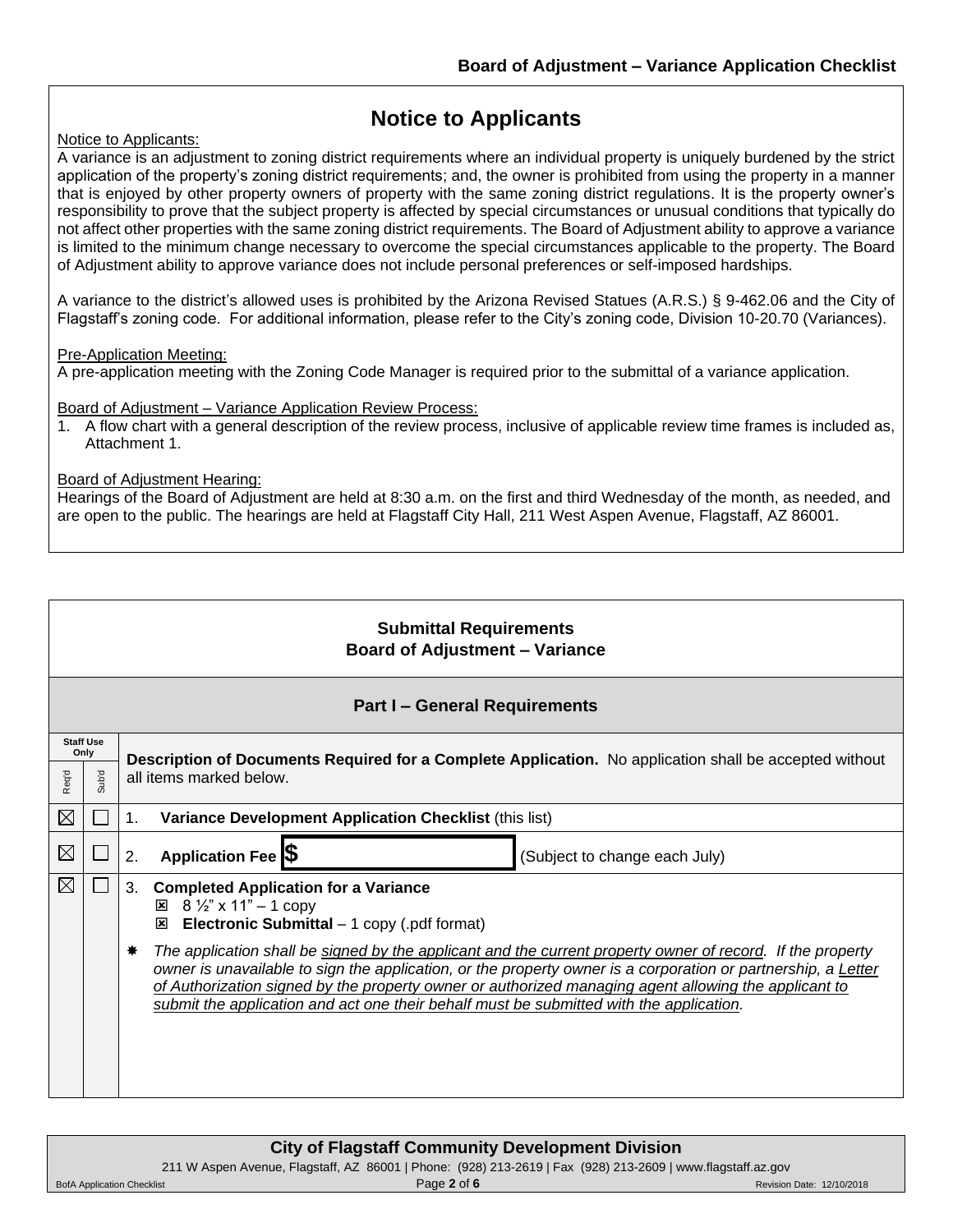|             | Part II - Required Narrative, Plans & Related Data |                                                                                                                                                                                                                                                                                                                                                                                                                                                                                                                                                                                                                                                                                                                                                                                                                                                                                                                                                                                                                                                                                                                                                                                                                                                                                                                                                                                                                                                                                                                                                                                                                                                                                                                                                                                                                                                                                                                                                                                                                                                                                                                                                                                                                                       |  |  |  |
|-------------|----------------------------------------------------|---------------------------------------------------------------------------------------------------------------------------------------------------------------------------------------------------------------------------------------------------------------------------------------------------------------------------------------------------------------------------------------------------------------------------------------------------------------------------------------------------------------------------------------------------------------------------------------------------------------------------------------------------------------------------------------------------------------------------------------------------------------------------------------------------------------------------------------------------------------------------------------------------------------------------------------------------------------------------------------------------------------------------------------------------------------------------------------------------------------------------------------------------------------------------------------------------------------------------------------------------------------------------------------------------------------------------------------------------------------------------------------------------------------------------------------------------------------------------------------------------------------------------------------------------------------------------------------------------------------------------------------------------------------------------------------------------------------------------------------------------------------------------------------------------------------------------------------------------------------------------------------------------------------------------------------------------------------------------------------------------------------------------------------------------------------------------------------------------------------------------------------------------------------------------------------------------------------------------------------|--|--|--|
| Req'd       | <b>Staff Use Only</b><br>Sub'd                     | Description of Documents Required for a Complete Application. No application shall be accepted without<br>all items marked below.                                                                                                                                                                                                                                                                                                                                                                                                                                                                                                                                                                                                                                                                                                                                                                                                                                                                                                                                                                                                                                                                                                                                                                                                                                                                                                                                                                                                                                                                                                                                                                                                                                                                                                                                                                                                                                                                                                                                                                                                                                                                                                     |  |  |  |
| $\boxtimes$ |                                                    | <b>Project Narrative Completed Application for Variance</b><br>4.<br>$\boxtimes$ 8 1/2" x 11" - 4 copies<br><b>Electronic Submittal</b> $-1$ copy (.pdf format)<br>⊠<br>The narrative shall include the following:<br>Project title and date<br>$\bullet$<br>Property address<br>Property zoning designation<br>The specific Zoning Code Section number(s) from which the variance is requested. (If the Zoning<br>Code Section number(s) is not known, please ask for assistance.)<br>A project description and purpose for the variance.<br>Address each of the four variances criteria (A, B, C, and D below) with a response to the individual<br>$\bullet$<br>criterion directly below in the following format:<br>A. That, because of special circumstances applicable to the property, including its size, shape,<br>topography, location or surroundings, the strict application of these regulations will deprive<br>such property of privileges enjoyed by other property of the same classification in the same<br>zone.<br>Response:<br>Applicant to response the above criterion specific to the request.<br>B. That a grant of a variance will be subject to conditions to ensure that the adjustment<br>authorized is the minimum variation needed and that it will not constitute a grant of special<br>privileges inconsistent with the limitations upon other properties in the vicinity and zone in<br>which such property is located.<br>Response:<br>Applicant to response the above criterion specific to the request.<br>C. The special circumstances applicable to the property are not self-imposed by any person<br>having an interest in the property.<br>Response:<br>Applicant to response the above criterion specific to the request.<br>D. The variance will not allow the establishment of a use which: (1) is not otherwise permitted in<br>the zone, (2) would result in the extension of a nonconforming use or structure, or (3) would<br>change the terms of the zone of any or all of the subject property.<br>Response:<br>Applicant to response the above criterion specific to the request.<br>(In accordance with Section 10-20.70.050 of the Zoning Code and § 9-462.06. of the A.R.S., a |  |  |  |
| $\boxtimes$ |                                                    | variance shall only be granted if all of the above criteria are met.)                                                                                                                                                                                                                                                                                                                                                                                                                                                                                                                                                                                                                                                                                                                                                                                                                                                                                                                                                                                                                                                                                                                                                                                                                                                                                                                                                                                                                                                                                                                                                                                                                                                                                                                                                                                                                                                                                                                                                                                                                                                                                                                                                                 |  |  |  |
|             |                                                    | 5.<br>Draft copy of the Board of Adjustment hearing notification letter (See Attachment 2 for instructions)<br>$\boxtimes$ 8 1/2" x 11" - 2 copies<br><b>Electronic Submittal</b> $-1$ copy (.docx format)<br>⊠<br>(This letter is not to be sent until the draft has been approved by the Zoning Code Manager.)                                                                                                                                                                                                                                                                                                                                                                                                                                                                                                                                                                                                                                                                                                                                                                                                                                                                                                                                                                                                                                                                                                                                                                                                                                                                                                                                                                                                                                                                                                                                                                                                                                                                                                                                                                                                                                                                                                                      |  |  |  |

|                                   | <b>City of Flagstaff Community Development Division</b>                                                     |                           |
|-----------------------------------|-------------------------------------------------------------------------------------------------------------|---------------------------|
|                                   | 211 W Aspen Avenue, Flagstaff, AZ 86001   Phone: (928) 213-2619   Fax (928) 213-2609   www.flagstaff.az.gov |                           |
| <b>BofA Application Checklist</b> | Page 3 of 6                                                                                                 | Revision Date: 12/10/2018 |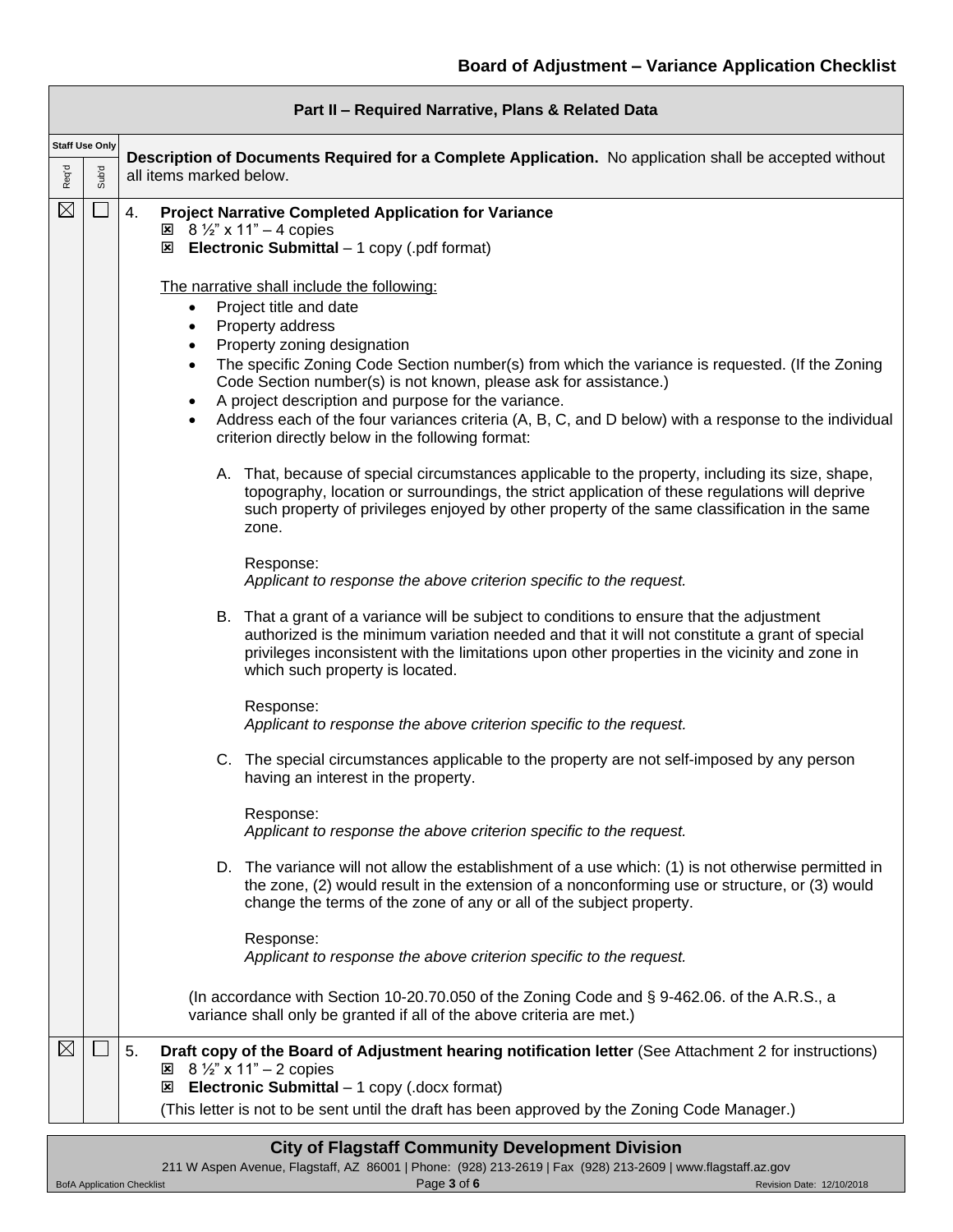|        |               | 6. | Draft sign posting proof for the Board of Adjustment hearing sign (Delayed Submittal) (See<br>Attachment 3 for instructions)<br>$\boxtimes$ 8 1/2" x 11" - 2 copies<br><b>Electronic Submittal</b> - 1 copy (.docx format)                                                                                                                                                                                                                                                                                                                                                                                                                                                                                                                                                                                                                                                                                                                                                                                                                                                                                                                                                                                                                                                                                                                                                                                                                                                                                                                              |
|--------|---------------|----|---------------------------------------------------------------------------------------------------------------------------------------------------------------------------------------------------------------------------------------------------------------------------------------------------------------------------------------------------------------------------------------------------------------------------------------------------------------------------------------------------------------------------------------------------------------------------------------------------------------------------------------------------------------------------------------------------------------------------------------------------------------------------------------------------------------------------------------------------------------------------------------------------------------------------------------------------------------------------------------------------------------------------------------------------------------------------------------------------------------------------------------------------------------------------------------------------------------------------------------------------------------------------------------------------------------------------------------------------------------------------------------------------------------------------------------------------------------------------------------------------------------------------------------------------------|
|        |               |    | (This sign is not to be posted until the sign proof has been approved by the Zoning Code Manager.)                                                                                                                                                                                                                                                                                                                                                                                                                                                                                                                                                                                                                                                                                                                                                                                                                                                                                                                                                                                                                                                                                                                                                                                                                                                                                                                                                                                                                                                      |
| $\Box$ |               | 7. | <b>Property Context Photographs Prints</b><br>$\boxtimes$ 8 1/2" x 11" - 1 copy (two pictures per page)<br><b>Electronic Submittal</b> - 1 copy (.pdf format)                                                                                                                                                                                                                                                                                                                                                                                                                                                                                                                                                                                                                                                                                                                                                                                                                                                                                                                                                                                                                                                                                                                                                                                                                                                                                                                                                                                           |
| $\Box$ | $\Box$        | 8. | <b>Site Plan</b><br>$\boxtimes$ 8 1/2" x 11" - 1 copy<br><b>E</b> 11"x17" minimum – 4 copies (all plan sheets shall be folded to be no larger than 9"X12")<br>$\boxtimes$ Electronic Submittal – 1 copy (.pdf format)<br>The Site Plan shall:<br>Be drawn to a standard engineering scale (e.g. 1:10, 1:20, but no larger than 1:60).<br>$\bullet$<br>Be dimensioned<br>$\bullet$<br>Include the following Project Information:<br>☑ Development Name<br>☑ Site Address<br>☑ Assessor's Parcel Number (APN)<br>$\boxtimes$ Parcel size (acreage, net and gross)<br>☑ Zoning District<br>$\boxtimes$ Owner's name, address, and phone number<br>$\boxtimes$ Preparer's name, address, and phone number<br>☑ Vicinity Map<br>☑ North arrow<br>☑ Scale (written and graphical)<br>Include the following building(s) Information:<br>$\boxtimes$ Lot area in acres and square feet<br>$\Box$ Total Gross floor area (proposed and allowed (if applicable), and show calculations)<br>$\Box$ Number of floors<br>$\Box$ Proposed and allowed maximum building height<br>$\Box$ Number of units (allowed and provided – show calculations)<br>$\Box$ Building square footage (if multiple structures, list uses and associated square footage)<br>Proposed number of off-street parking spaces/required number of off-street parking spaces<br>$\Box$<br>(show calculations)<br>Proposed and required number of off-street ADA compliant parking spaces(if required by the<br>$\Box$<br>zoning code). (show calculations)<br>Other information required:<br>□ |
|        | $\mathcal{L}$ | 9. | <b>Building Floor Plans</b><br>$\mathbb{E}$ 8 $\frac{1}{2}$ x 11" - 1 copy                                                                                                                                                                                                                                                                                                                                                                                                                                                                                                                                                                                                                                                                                                                                                                                                                                                                                                                                                                                                                                                                                                                                                                                                                                                                                                                                                                                                                                                                              |
|        |               |    | 11"x17" minimum – 4 copies of (all plans shall be folded to be no larger than 9"X12")<br>⊠<br><b>Electronic Submittal</b> $-1$ copy (.pdf format)<br>⊠                                                                                                                                                                                                                                                                                                                                                                                                                                                                                                                                                                                                                                                                                                                                                                                                                                                                                                                                                                                                                                                                                                                                                                                                                                                                                                                                                                                                  |
|        |               |    | The building floor plan shall:                                                                                                                                                                                                                                                                                                                                                                                                                                                                                                                                                                                                                                                                                                                                                                                                                                                                                                                                                                                                                                                                                                                                                                                                                                                                                                                                                                                                                                                                                                                          |
|        |               |    | Be drawn to a standard architectural scale $(1/4" = 1'-0"$ is preferred)<br>Be dimensioned<br>Include the following information:<br>General function or use of each room<br>☑<br>Door and window openings<br>☑                                                                                                                                                                                                                                                                                                                                                                                                                                                                                                                                                                                                                                                                                                                                                                                                                                                                                                                                                                                                                                                                                                                                                                                                                                                                                                                                          |
|        |               |    | <b>City of Flagstaff Community Development Division</b>                                                                                                                                                                                                                                                                                                                                                                                                                                                                                                                                                                                                                                                                                                                                                                                                                                                                                                                                                                                                                                                                                                                                                                                                                                                                                                                                                                                                                                                                                                 |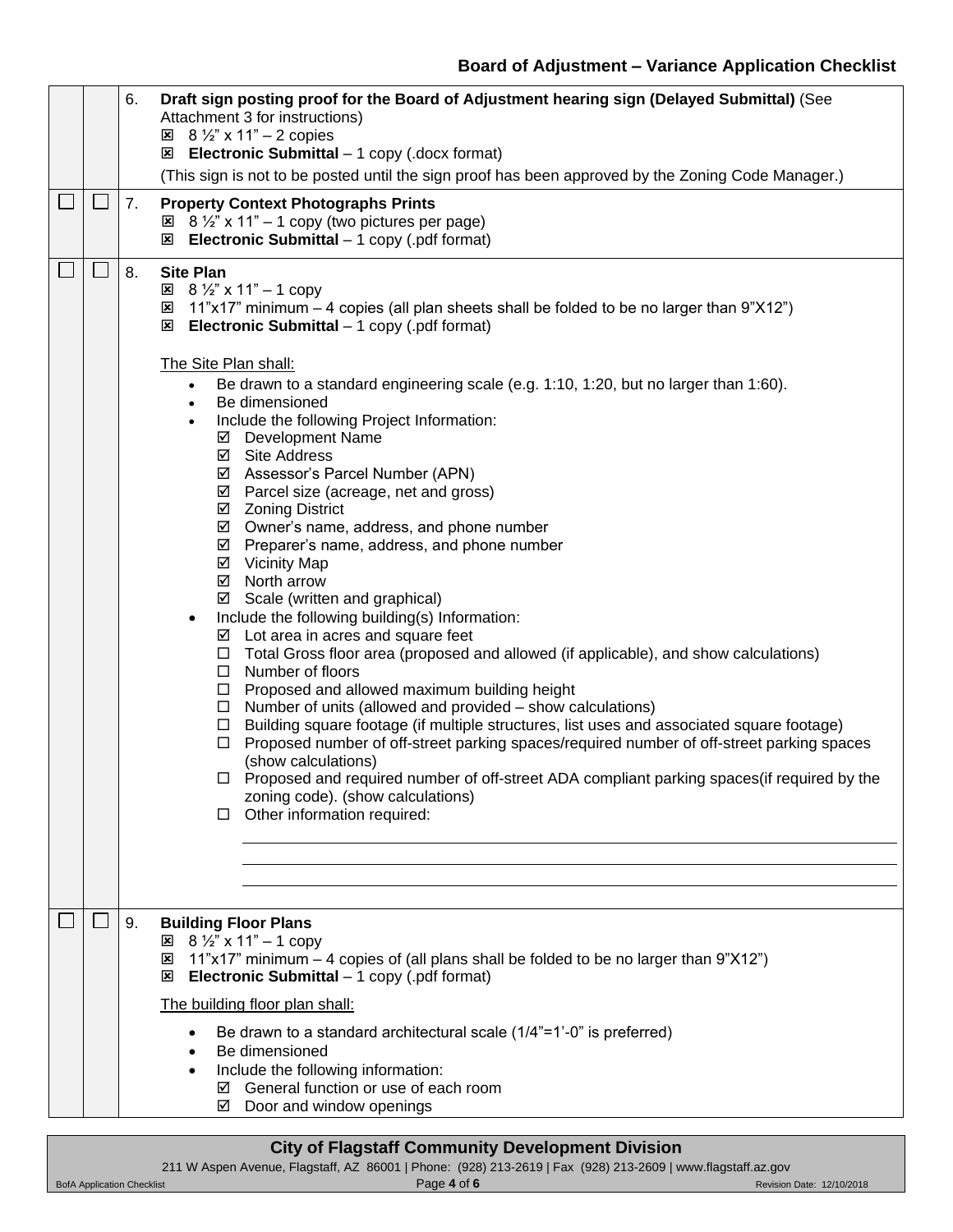|                           | $\Box$               | 10. Building Elevations<br>$\boxtimes$ 8 1/2" x 11" - 1 copy<br>11"x17" minimum – 4 copies of (all plans shall be folded to be no larger than 9"X12")<br>⊠<br><b>Electronic Submittal</b> $-1$ copy (.pdf format)<br>⊠<br>The building elevation plan shall:                                                                                                                                                     |
|---------------------------|----------------------|------------------------------------------------------------------------------------------------------------------------------------------------------------------------------------------------------------------------------------------------------------------------------------------------------------------------------------------------------------------------------------------------------------------|
|                           |                      | Be drawn to a standard architectural scale (1/4"=1'-0" is preferred, and include the scale on the<br>$\bullet$<br>drawing)<br>Include all sides of the all buildings and structures as they will appear upon completion, including<br>finished grade<br>Included building height dimensions, which shall be provided in accordance with section 10-<br>$\bullet$                                                 |
|                           |                      | 50.30.030 of the Zoning Code.                                                                                                                                                                                                                                                                                                                                                                                    |
|                           |                      | 11. Affidavit of Notifications to Affected Property (Delayed Submittal)<br>The completed and notarized form (Attachment 4) shall be provided to the Zoning Code Manager at least<br>15 days before the Board of Adjustment hearing date. Failure to provide the completed and notarized<br>form in the specified timeframe may require your application to moved subsequent Board of Adjustment<br>hearing date. |
|                           |                      | 12. Affidavit of Sign Posting and Photo of Sign (Delayed Submittal)<br>The completed and notarized form (Attachment 5) shall be provided to the Zoning Code Manager at least<br>15 days before the Board of Adjustment hearing date. Failure to provide the completed and notarized<br>form in the specified timeframe may require your application to moved subsequent Board of Adjustment<br>hearing date.     |
|                           |                      | <b>Part III - Other Submittal Requirements</b>                                                                                                                                                                                                                                                                                                                                                                   |
| <b>Staff Use</b><br>Req'd | Only<br><b>b</b> 'du | Description of Documents Required for a Complete Application. No application shall be accepted without<br>all items marked below.                                                                                                                                                                                                                                                                                |
|                           |                      |                                                                                                                                                                                                                                                                                                                                                                                                                  |
|                           |                      | 13. Optional: Any information which the applicant feels would be helpful and/or pertinent to the<br>request.<br>$\boxtimes$ 8 1/2" x 11" - 4 copy of any documents and/or reports<br><b>E</b> 11"x17" minimum – 4 copies of any plans (plans shall be folded to be no larger than 9"X12")<br>$\boxtimes$ Electronic Submittal – 1 copy (.pdf format)                                                             |
|                           | ⊔                    | 14. Other Requirements<br>Please provide the following:                                                                                                                                                                                                                                                                                                                                                          |
|                           |                      |                                                                                                                                                                                                                                                                                                                                                                                                                  |
|                           |                      |                                                                                                                                                                                                                                                                                                                                                                                                                  |
|                           |                      |                                                                                                                                                                                                                                                                                                                                                                                                                  |
|                           |                      |                                                                                                                                                                                                                                                                                                                                                                                                                  |
|                           |                      |                                                                                                                                                                                                                                                                                                                                                                                                                  |
|                           |                      |                                                                                                                                                                                                                                                                                                                                                                                                                  |
|                           |                      |                                                                                                                                                                                                                                                                                                                                                                                                                  |

| <b>City of Flagstaff Community Development Division</b> |                                                                                                             |                           |  |  |
|---------------------------------------------------------|-------------------------------------------------------------------------------------------------------------|---------------------------|--|--|
|                                                         | 211 W Aspen Avenue, Flagstaff, AZ 86001   Phone: (928) 213-2619   Fax (928) 213-2609   www.flagstaff.az.gov |                           |  |  |
| <b>BofA Application Checklist</b>                       | Page 5 of 6                                                                                                 | Revision Date: 12/10/2018 |  |  |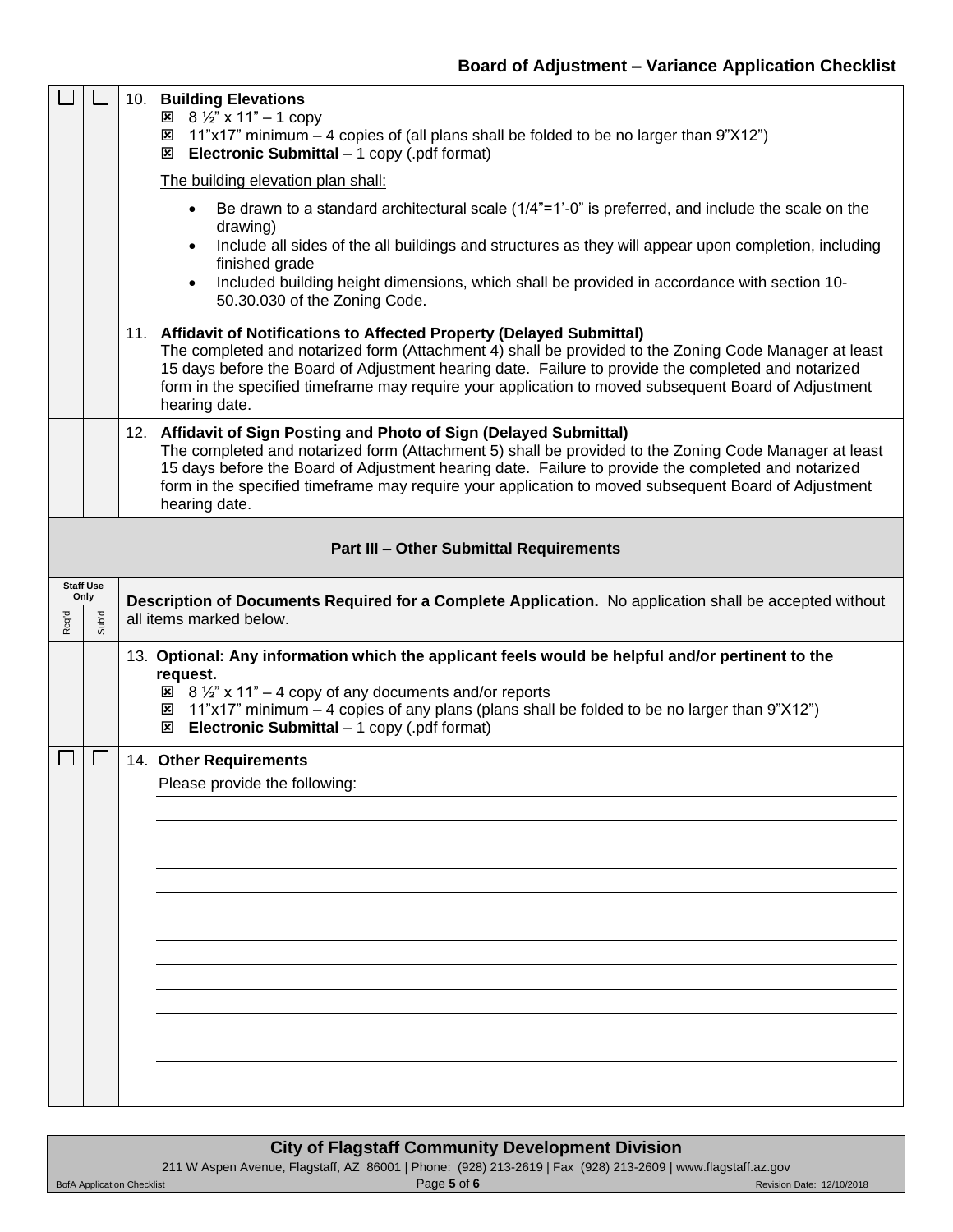\* No application will be accepted without the Zoning Code Manager's signature below.

#### 15. **Zoning Code Manager Contact Information**

If you have any questions regarding this application checklist, please contact your Zoning Code Manager's (ZCM). If you did not receive a completed copy of this Development Application Checklist as part of your Concept Plan Review Comments, please contact the PDM assigned to your Concept Plan application.

| <b>ZCM Name</b> (print): | <b>Phone: 928-213-</b> |  |
|--------------------------|------------------------|--|
| <b>ZCM E-mail:</b>       | @flagstaffaz.gov Date: |  |

| <b>ZCM Signature:</b> |  |
|-----------------------|--|
|                       |  |

#### **Attachments:**

- 1. Board of Adjustment Variance Application Review Process
- 2. Board of Adjustment Hearing Notification Letter Instructions
- 3. Board of Adjustment Hearing Sign Instructions
- 4. Affidavit of Notifications to Affected Property
- 5. Affidavit of Sign Posting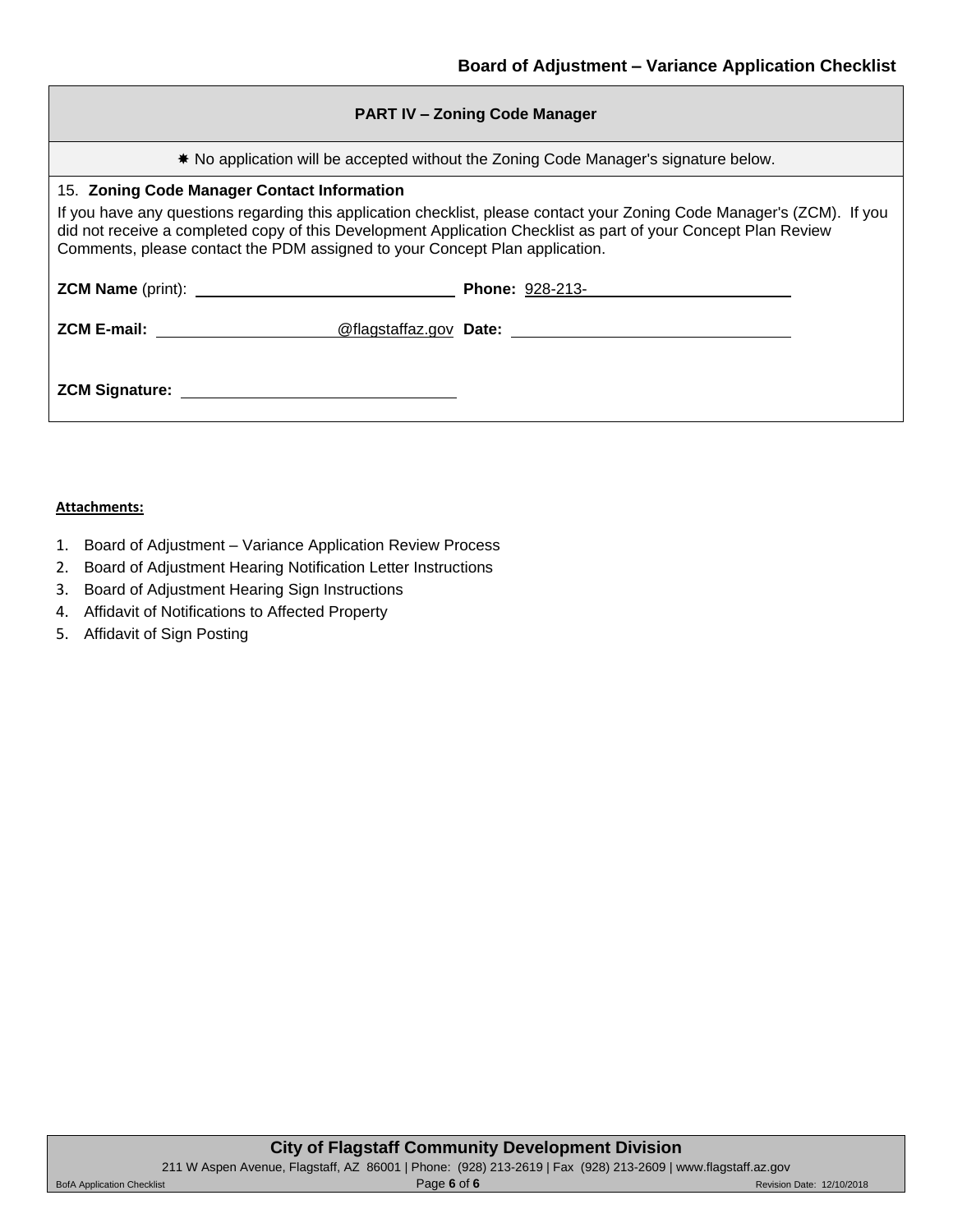

# **Board of Adjustment**

# Hearing Notification Letter Instructions



#### 211 W Aspen Avenue, Flagstaff, AZ 86001 | Phone: (928) 213-2619 | Fax (928) 213-2609 | www.flagstaff.az.gov

Application for a Variance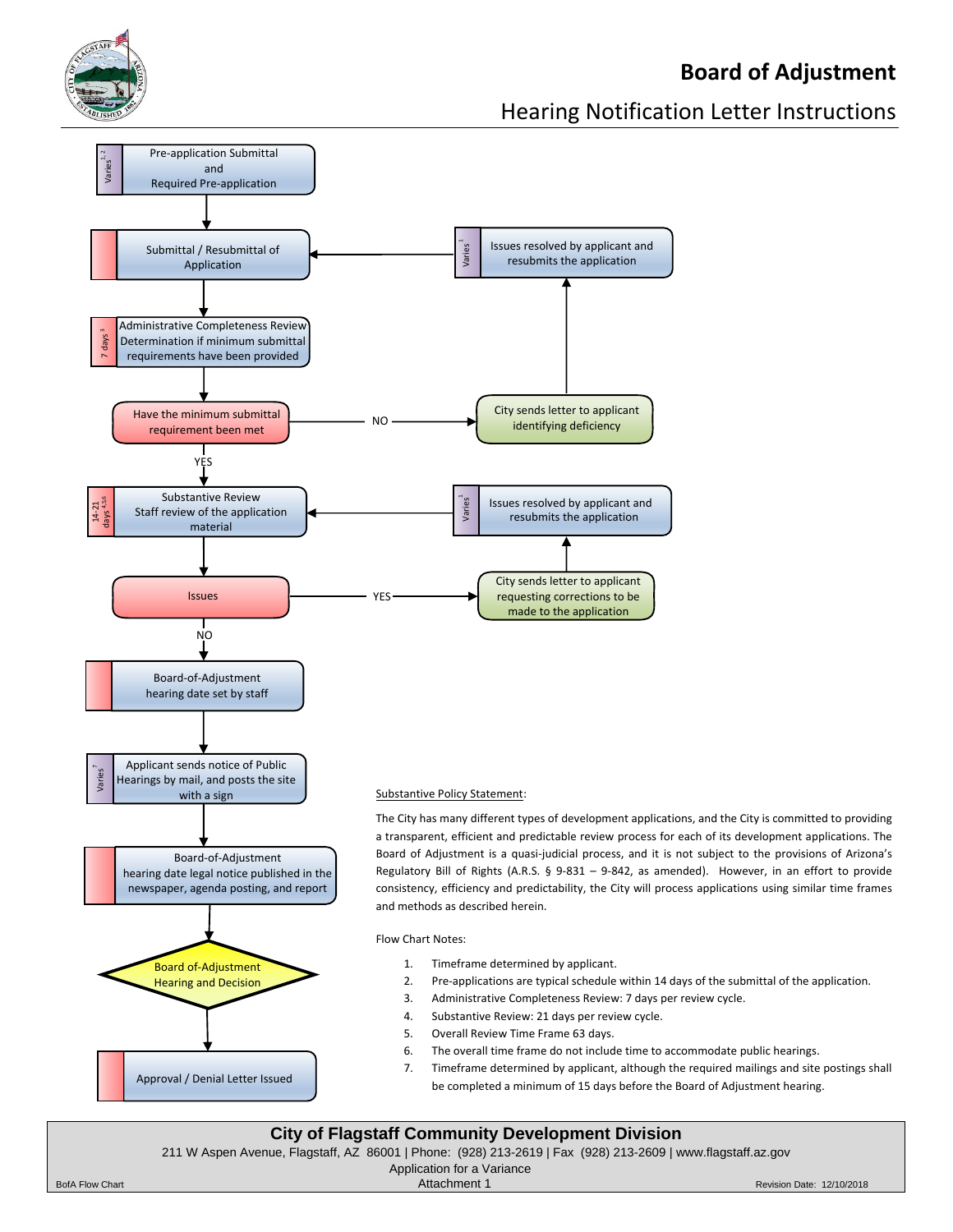# **Board of Adjustment**



Hearing Notification Letter Instructions

### **Mailing Notification Instructions**

- $\frac{1}{2}$ <br> $\frac{1}{2}$  A. Every mailed notice of a Board of Adjustment public hearing shall include:
	- 1. The date, time, location and purpose of the hearing;
	- The Zoning Code Manager or designee will provide the date and time when the hearing is scheduled. The time of the hearing is 8:30 a.m. This location of the hearing is:

Flagstaff City Hall, 211 West Aspen Avenue, Flagstaff, Arizona

- 2. The name of the body conducting the hearing and a telephone number to receive additional information:
- Board of Adjustment Planning & Development Services Department 928-213-2600
- 3. The location and times at which the complete application and development file may be viewed by the public;
- The case file for this application is available for public viewing on City business days, Monday through Friday, between 8:00 a.m. and 5:00 p.m. at:

Planning & Development Services Department Flagstaff City Hall, 211 West Aspen Avenue, Flagstaff, Arizona

- 4. The address or location of the subject property;
- 5. A general description of the proposed development or action and the property included in the application;
- 6. A statement that any interested person or authorized agent may appear and be heard;
- 7. A statement describing how and when to submit written comments;
- Please include the following in the notification letter:
	- Written comments may be submitted to the Zoning Code Manager up to the end of business (5:00 p.m.) the business day before a Board of Adjustment hearing; or, written comments may be provided at the Board of Adjustment public hearing. All written comments shall be address to the Board of Adjustment. Written comments may be emailed or mailed. Emailed comments shall be sent to:

daniel.symer@flagstaffaz.gov

Mailed comments to shall be sent to the following address:

Planning & Development Services Department Board of Adjustment Flagstaff City Hall, 211 West Aspen Avenue Flagstaff, Arizona 86001

Please include the above referenced case number of the application in all communication. All written comments received by the City on an application are public records and may be made available for public viewing or included in the staff report to the Board of Adjustment.

| <b>City of Flagstaff Community Development Division</b> |                                                                                                             |                           |  |  |
|---------------------------------------------------------|-------------------------------------------------------------------------------------------------------------|---------------------------|--|--|
|                                                         | 211 W Aspen Avenue, Flagstaff, AZ 86001   Phone: (928) 213-2619   Fax (928) 213-2609   www.flagstaff.az.gov |                           |  |  |
| Application for a Variance, Attachment 2                |                                                                                                             |                           |  |  |
| <b>BofA Hearing Notification</b>                        | Page 1 of 2                                                                                                 | Revision Date: 12/10/2018 |  |  |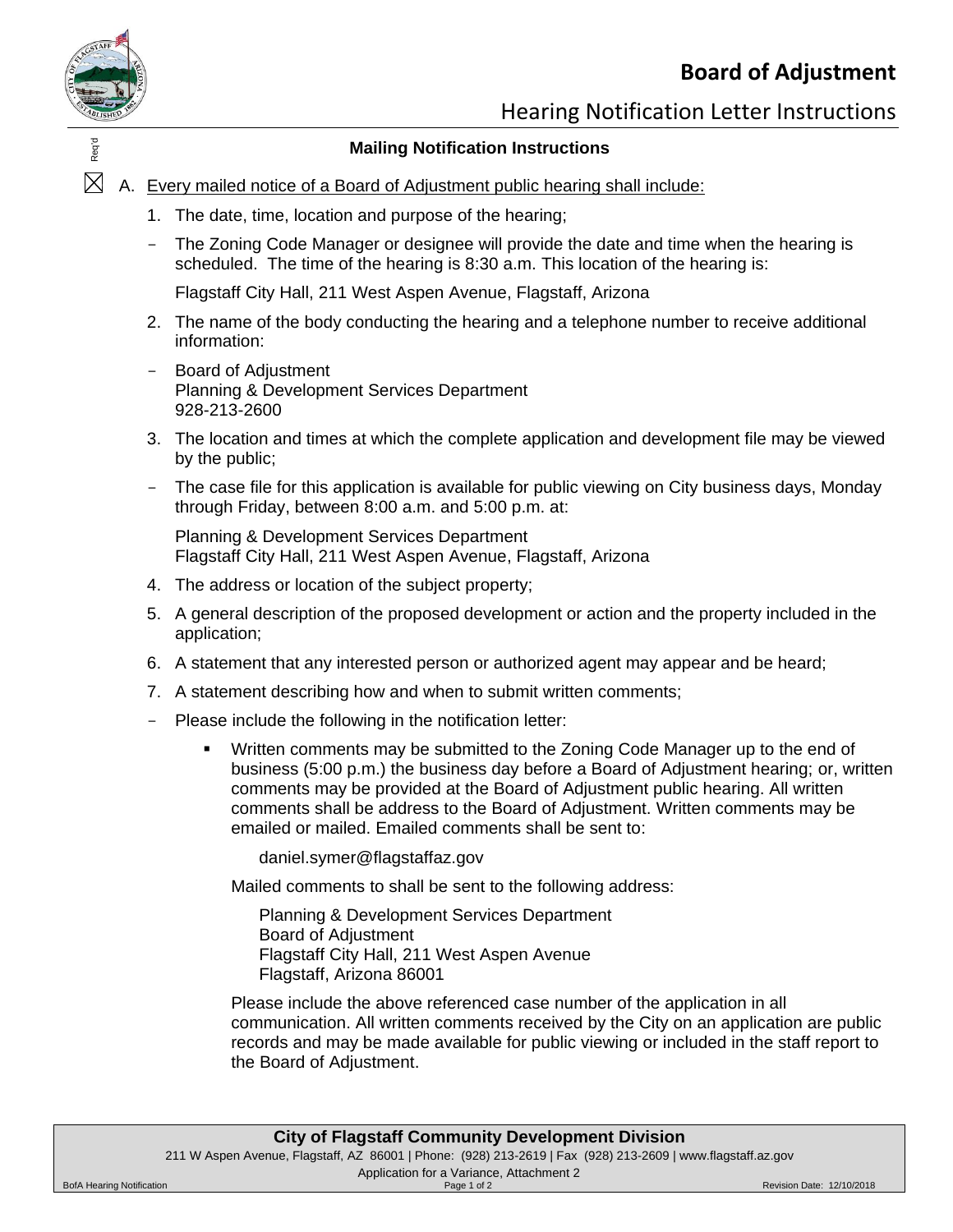

Req'd

Req'd

# Hearing Notification Letter Instructions

- 8. The existing zone classification;
- 9. The words "Board-of-Adjustment" as applicable; and
- 10. Applicant name and phone contact number.

# B. Notices of required public hearings shall be sent by first class mail to the following persons: 1

- 1. Each real property owner (if different from the applicant) as shown on the last assessment of the property, of any land within the areas subject to the application for which the public hearing is required. Each real property owner (if different from the applicant) as shown on the last assessment of the property of any land which is located within 300 feet of the property subject to the application for which the public hearing is required. The Director may expand the notification area based on the location and context of the subject property if it is determined that the potential impact of the development extends beyond the required notification boundary.
- 2. The situs or actual address of all tenants and residents living on the subject property.
- 3. All local government agencies which have reviewed and commented on the proposed development or Zoning Map amendment or which abut the subject property.

### C. Additional noticing requirements:

- 1. In proceedings involving one or more of the following proposed changes or related series of changes in the standards governing land uses, notice shall be provided as described in subsections (2) and (3) below:
	- A 10 percent or more increase or decrease in the number of square feet or units that may be developed.
	- A 10 percent or more increase or reduction in the allowable height of buildings.
	- An increase or reduction in the allowable number of stories of buildings.
	- A 10 percent or more increase or decrease in setback or open space requirements.
	- An increase or reduction in permitted uses.
- 2. Notice shall be sent to all persons or groups whose names are on the registry of persons and groups described in subsection (B) of this section who are interested in receiving such notice.
- 3. Notice shall be provided to real property owners in compliance with at least one of the following notification procedures:
	- **•** Notice shall be sent by first class mail to each real property owner, as shown on the last assessment, whose real property would be directly governed by the changes.
	- Notice shall be included with water bills or other City mass mailings.
	- Notice shall be published in a newspaper of general circulation published or circulated in the City in the form of a "display ad" covering not less than one-eighth of a full page.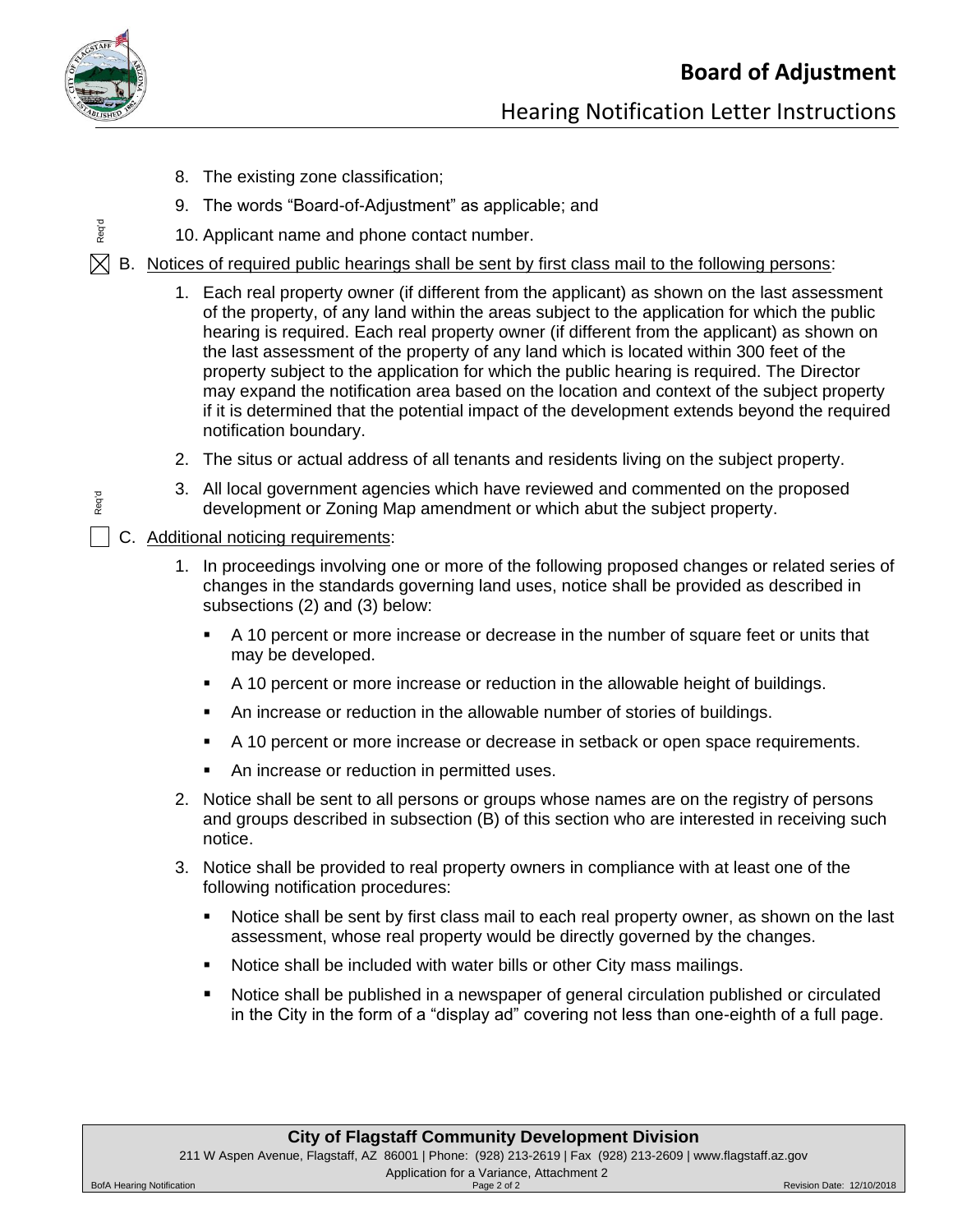

Public Hearing Notice Sign Requirements

### **Public Hearing Notice Sign Specification**

- The sign shall be a minimum of 3 feet x 3 feet in size.
- The sign shall be constructed of laminated coroplast, laminated plywood, or other suitable construction material.
- The sign shall have a white background with black lettering. The least expensive process is laminated direct printing.
- The minimum lettering size shall be 1.2 inch for lowercase and 1 inch for upper case.
- The words "Public Hearing" shall be a minimum of 2 inches in size (Sign lettering should be formatted to match the example below).
- The content of the sign shall match the example below and include specific case details.
- The sign shall be securely fastened to wooden or metal stakes.
- The applicant is responsible for maintaining the integrity and accuracy of the sign.
- The height of the sign shall be at least 4 feet from finished grade to top of sign and shall not be obstructed from view.

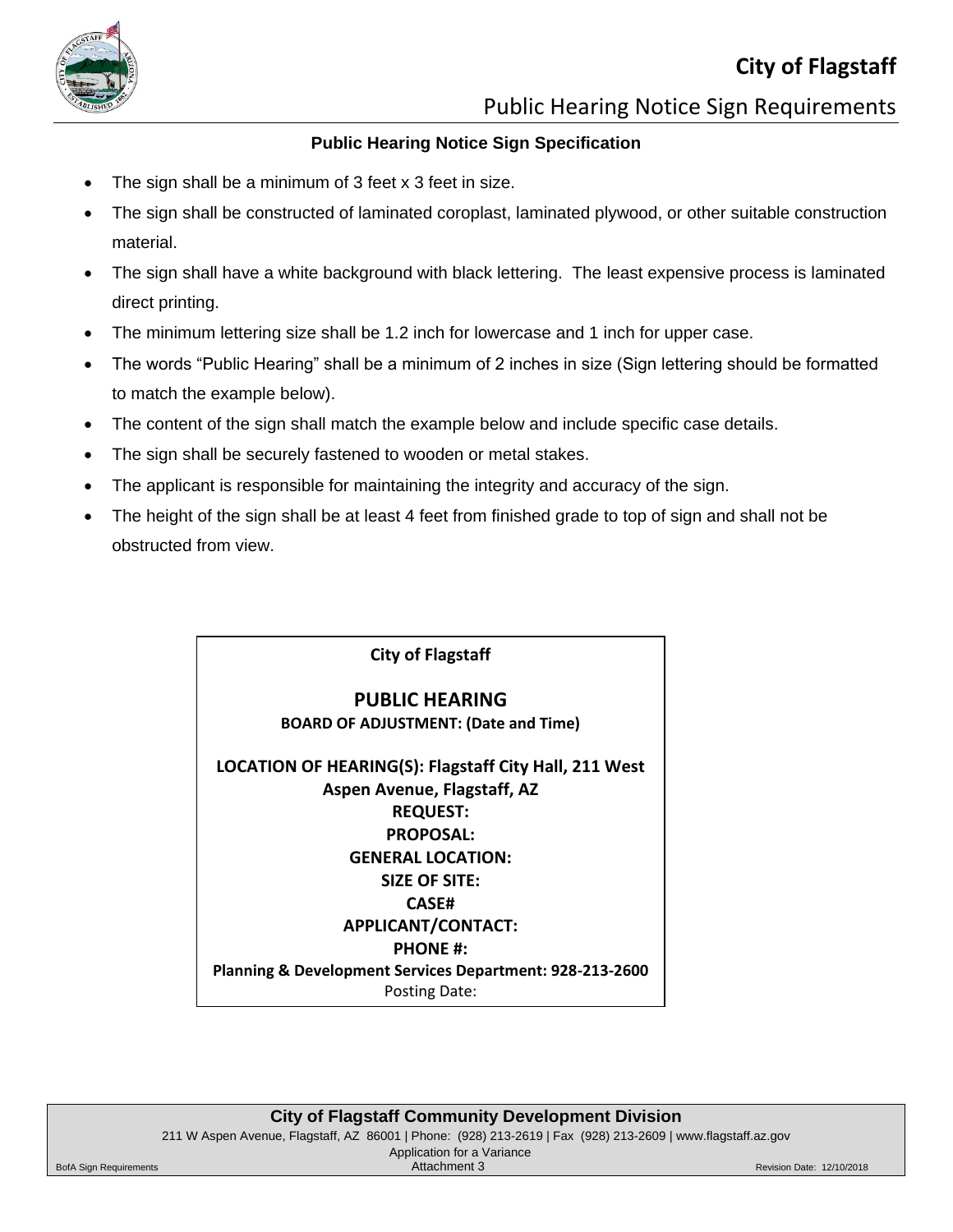

### **Affidavit of Notifications to Affected Property Owners**

| Location: |  |  |
|-----------|--|--|

In order to assist in providing adequate notice to interested parties and to meet Arizona State Statute, the **applicant** for public hearings in the City of Flagstaff shall notify affected property owners as prescribed by Section 10-20.30.080 of the City of Flagstaff Zoning Code**. It shall be the responsibility of the applicant to establish a list of the names and addresses of persons who require notification of a public hearing as established in sections 10-20.30.60.(A).3, 10-20.30.60.(B), and 10-20.30.60.(C) of the Zoning Code, and mail a notice of required public hearing via first class mail to each of the persons on the list referenced above no later than 15 days prior to the public hearing date. It shall also be the responsibility of the applicant to submit a notarized copy of the mailing list to the Director prior to the fifteenth day before the public hearing date.**

I confirm that the public hearing notifications were mailed as detailed in Section 10-20.30.080 of the City of Flagstaff Zoning Code at least fifteen (15) days prior to the public hearing.

Applicant's/Representative's Signature: \_\_\_\_\_\_\_\_\_\_\_\_\_\_\_\_\_\_\_\_\_\_\_\_\_\_\_\_\_\_\_\_\_\_\_\_\_\_\_\_\_\_\_\_\_\_\_ SUBSCRIBED AND SWORN before me this \_\_\_\_\_\_\_\_ day of \_\_\_\_\_\_\_\_\_\_\_\_\_\_\_\_\_\_\_\_\_, 20\_\_\_ by:

Notary Public

My Commission Expires:

\_\_\_\_\_\_\_\_\_\_\_\_\_\_\_\_\_\_\_\_\_\_\_\_\_\_\_\_\_\_

\_\_\_\_\_\_\_\_\_\_\_\_\_\_\_\_\_\_\_\_\_\_\_\_\_\_\_\_\_\_

| <b>City of Flagstaff Community Development Division</b> |                                                                                                             |                           |  |  |
|---------------------------------------------------------|-------------------------------------------------------------------------------------------------------------|---------------------------|--|--|
|                                                         | 211 W Aspen Avenue, Flagstaff, AZ 86001   Phone: (928) 213-2619   Fax (928) 213-2609   www.flagstaff.az.gov |                           |  |  |
| Application for a Variance                              |                                                                                                             |                           |  |  |
| Affidavit of Notifications to Affected Property Owners  | Attachment 4                                                                                                | Revision Date: 12/10/2018 |  |  |